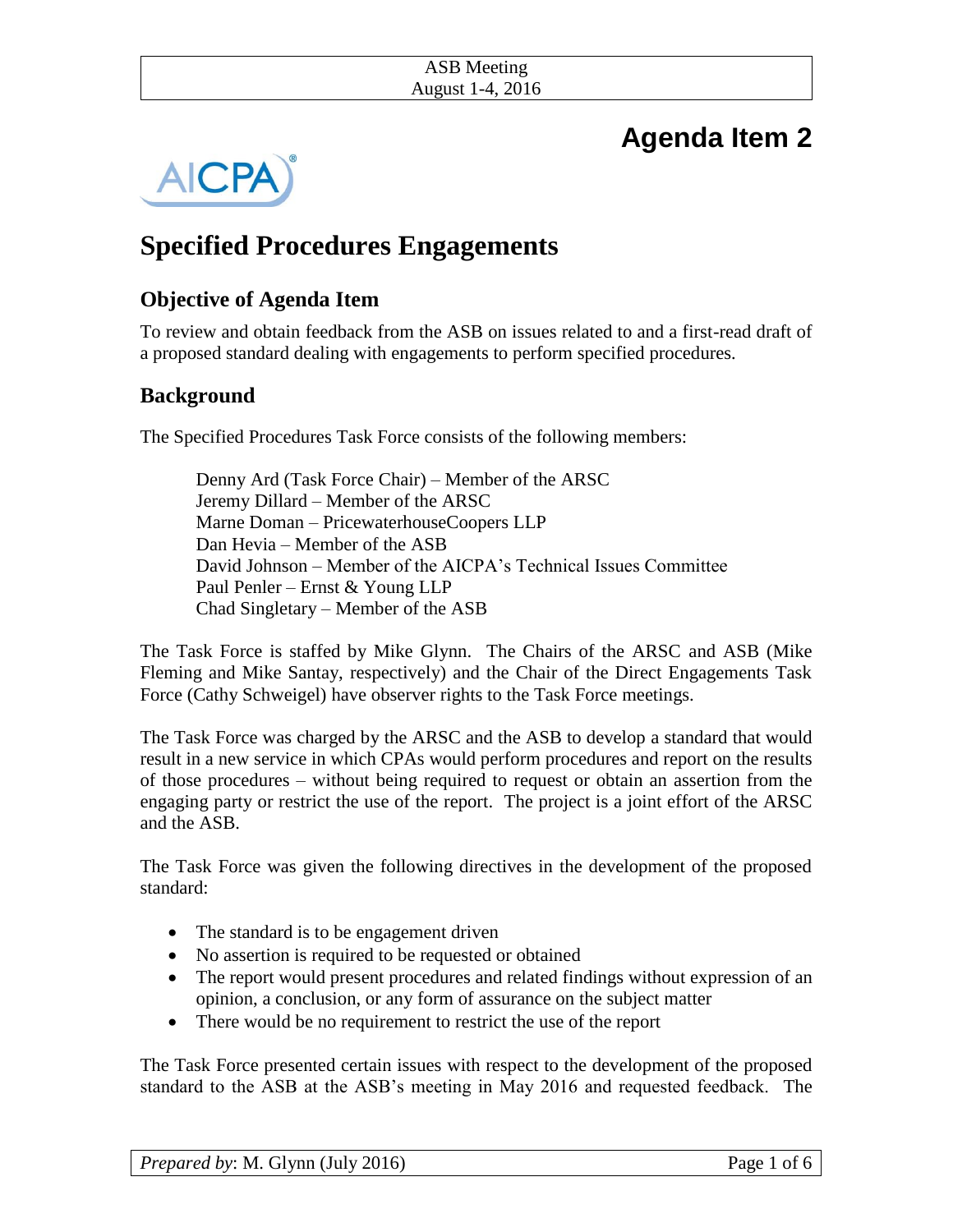following is a summary of the feedback provided to the Task Force with respect to the issues:

#### Independence/Objectivity

The ASB directed that the standard be developed including a requirement that the practitioner be independent in order to perform the service. However, the ASB stated that further consideration may be needed as the standard is developed and deliberations continue. Since the ASB (and ARSC) determines whether the engagement requires the practitioner to be independent but the Professional Ethics Executive Committee (PEEC) determines what the practitioner would be required to do to ensure independence, the Task Force plans to request that the PEEC consider and advise as to whether the service would follow the same independence rules as an agreed-upon procedures engagement.

#### Preconditions for the Performance of a Specified Procedures Engagement

The ASB directed that the proposed standard include no preconditions. See "Issue #1" in the "Issues for Discussion with ASB" section.

Further, the ASB directed that the standard not require the engaging party to accept responsibility for the sufficiency of the procedures performed as the engaging party may not have a basis for making such a determination. The Task Force drafted the proposed standard so that no party would be required to accept responsibility for the sufficiency of the procedures. See "Issue #2" in the "Issues for Discussion with ASB" section.

#### Written Representations

The ASB stated that while certain members had some concern about a requirement for the practitioner to "consider" obtaining written representations, it had no objection to the Task Force moving forward with such a "consider" requirement.

### **Issues for Discussion with ASB**

The proposed standard is drafted so as to stand alone, that is, without a common concepts chapter similar to AT-C section 105. If a common concepts chapter is developed to provide guidance for direct engagements and specified procedures, it is anticipated that the sections on ethical requirements and professional judgment (and perhaps other sections) would move to that chapter.

Additionally, the proposed standard does not include certain sections which may be necessary if a common concepts chapter is not developed. Those sections may include defining professional responsibilities (should vs. must); the hierarchy (standards vs. interpretative publications); and engagement level quality control.

#### **Issue #1 – Applicability of the Standard**

While the ASB directed that the proposed standard include no preconditions, to clarify when the standard would not apply, the Task Force felt it was necessary to identify situations in which the standards should not be applied. Therefore, the Task Force proposes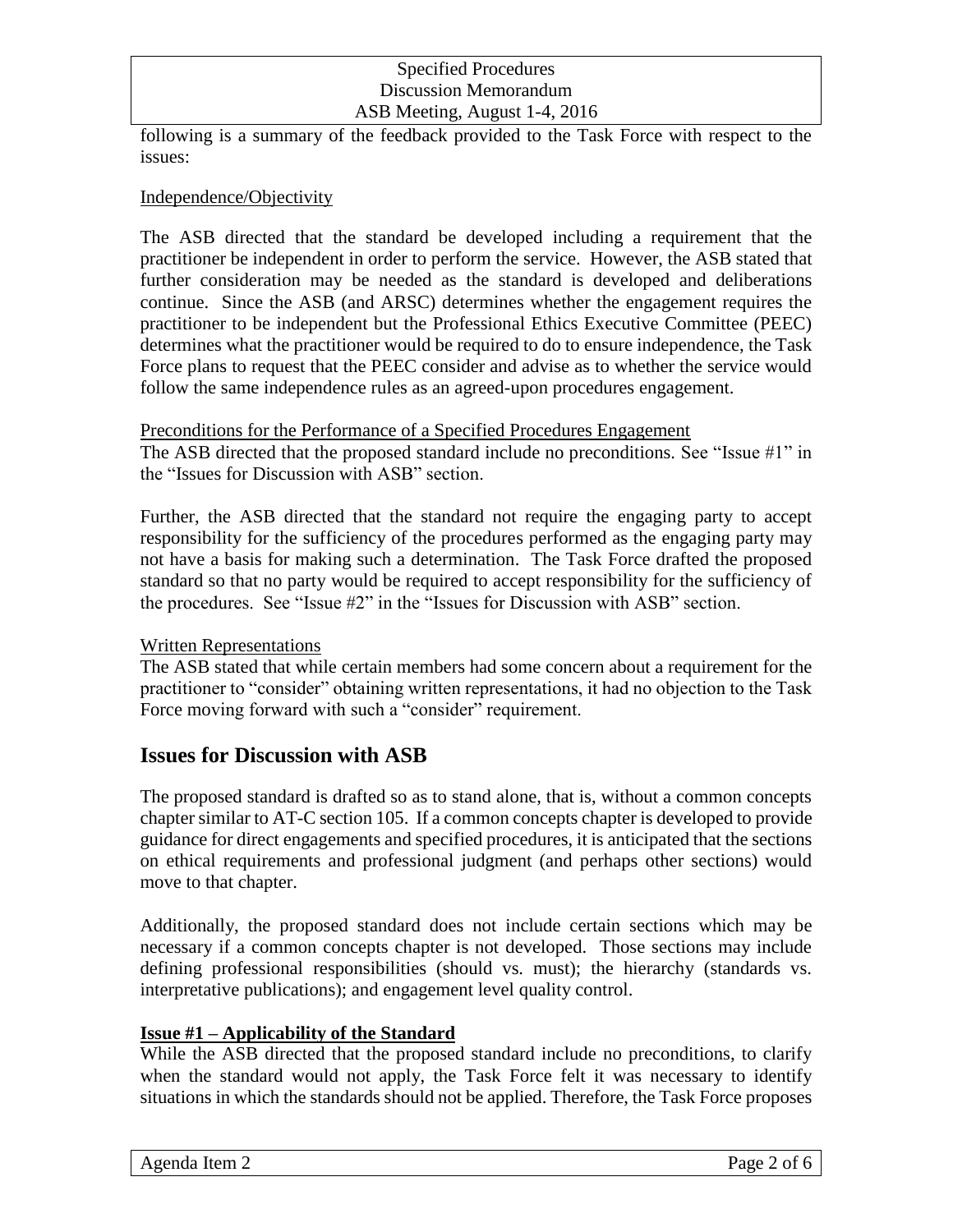that the draft standard include the following as paragraph X.4 (and corresponding application paragraph X.A1):

**X.4** This section does not apply to engagements to

- a. apply agreed-upon procedures;
- b. issue letters (commonly referred to as *comfort letters*) to underwriters and certain other requesting parties;
- c. conclude that the subject matter is in accordance with the criteria; or
- d. measure the subject matter against certain criteria (for example, regulations).

Additionally, an engagement to perform specified procedures may not be sufficient when the engaging party is required by law, regulation, or contract to engage a practitioner to perform an agreed-upon procedures engagement. (Ref: par. X.A1)

**X.A1** Nothing in this standard is intended to preclude a practitioner from performing a specified procedures engagement and an agreed-upon procedures engagement on the same subject matter.

#### **Action Requested of the ASB**

The ASB is asked to provide feedback to the Task Force as to the proposed applicability of the proposed standard.

#### **Issue #2 – Responsibility for the Sufficiency of the Procedures**

The ASB directed that the standard not require the engaging party to accept responsibility for the sufficiency of the procedures performed as the engaging party may not have a basis for making such a determination.

The Task Force considered the following scenarios with respect to responsibility for the sufficiency of the specified procedures:

- 1. The engaging party would be required to accept responsibility for the sufficiency of the procedures (rejected by the ASB)
- 2. The practitioner would be required to accept responsibility for the sufficiency of the procedures
- 3. There would be no requirement for any party to accept responsibility for the sufficiency of the procedures

The Task Force drafted the proposed standard under scenario #3 considering: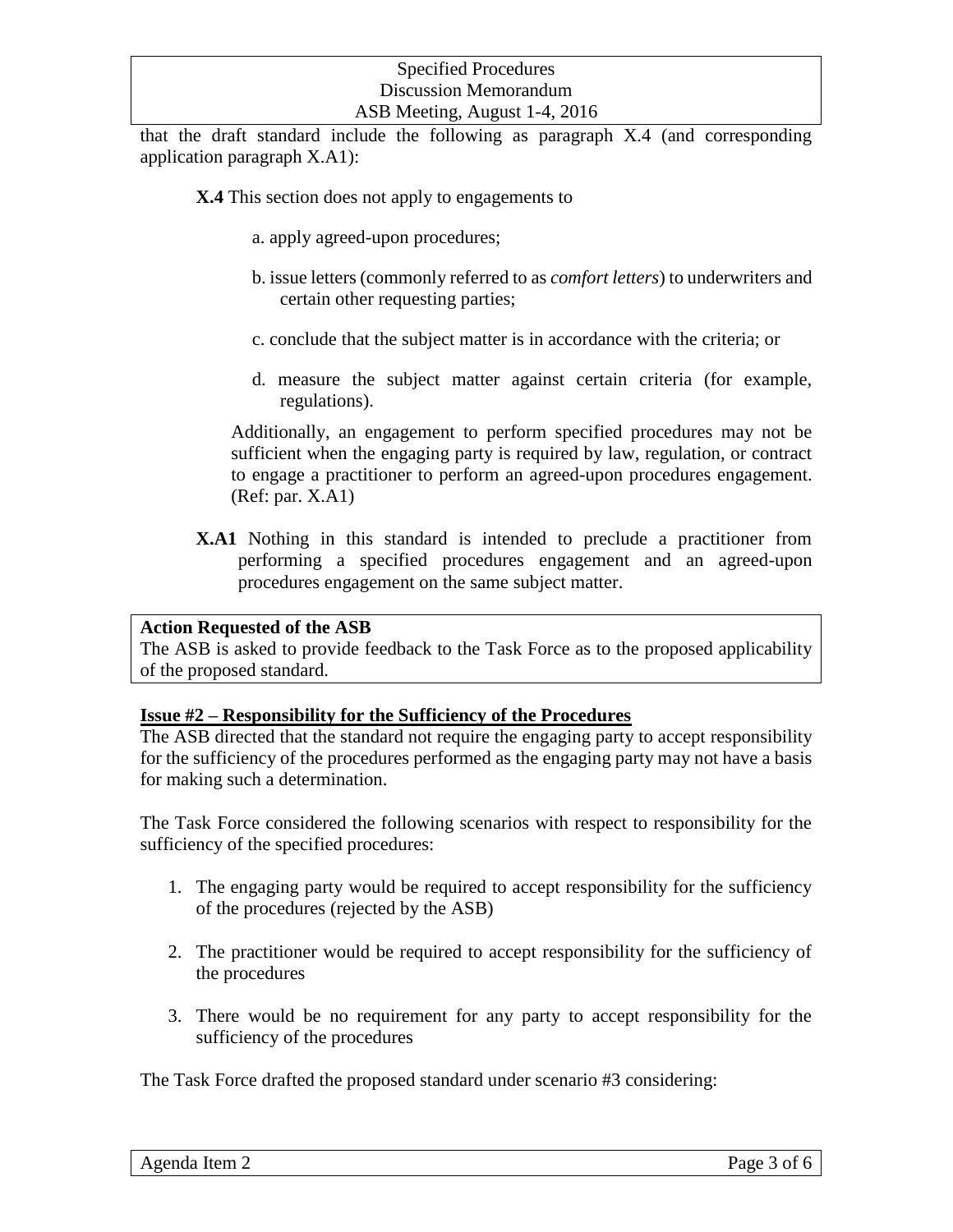- 1. The proposed approach is not inconsistent with the ARSC and ASB deliberations.
- 2. Market driven approach permits the option of having the engaging party identify/determine the sufficiency of the procedures to be performed, or for the engaging party to direct the practitioner to use procedures identified/determined to be sufficient by another party (e.g. market trade organization). It also allows the practitioner to determine to the sufficiency of the procedures.
- 3. There are certain advantages if an engaging party chooses to agree to the sufficiency of the procedures, including in certain instances a) being more efficient as the practitioner would not need to determine whether the identified procedures meet the objective of the engagement and b) broadening the type of engagements which may be performed as practitioners may not be able to conclude whether the procedures meet the objective of a certain engagement (e.g. doesn't have the expertise or may not want to take the risk)
- 4. While the proposed service is separate and distinct from an agreed-upon procedures engagement, paragraph .A6 of AT-C section 215 states that the party "responsible for the sufficiency (nature, timing, and extent) of the agreed-upon procedures … assume the risk that such procedures might be insufficient". Therefore, if the theory is consistently applied, if the practitioner accepts responsibility for the sufficiency of the procedures, the practitioner would also assume the risk that such procedures might be insufficient.
- 5. A requirement for the practitioner to conclude that the procedures are sufficient to meet the objectives of the engagement appears to require the practitioner to perform procedure sufficient to obtain assurance to permit the practitioner to express an opinion or conclusion – which the proposed standard does not.
- 6. The Task Force does not see an apparent downside to the proposed approach.

The following is included as paragraph X.A23 of the proposed standard:

**X. A23** The specified procedures may be designed by the practitioner, the engaging party, or an other party. Neither the practitioner, engaging party, nor any other party are required to take responsibility that the specified procedures are sufficient to meet the objectives of the engagement or the anticipated expectations of any potential user of the practitioner's specified procedures report. However, nothing precludes the engaging party or an other party from taking such responsibility or the practitioner from requesting that the engaging party or other party take such responsibility.

#### **Action Requested of the ASB**

The ASB is asked to provide feedback as to whether it agrees with the Task Force's approach to not require any party to accept responsibility for the sufficiency of the procedures.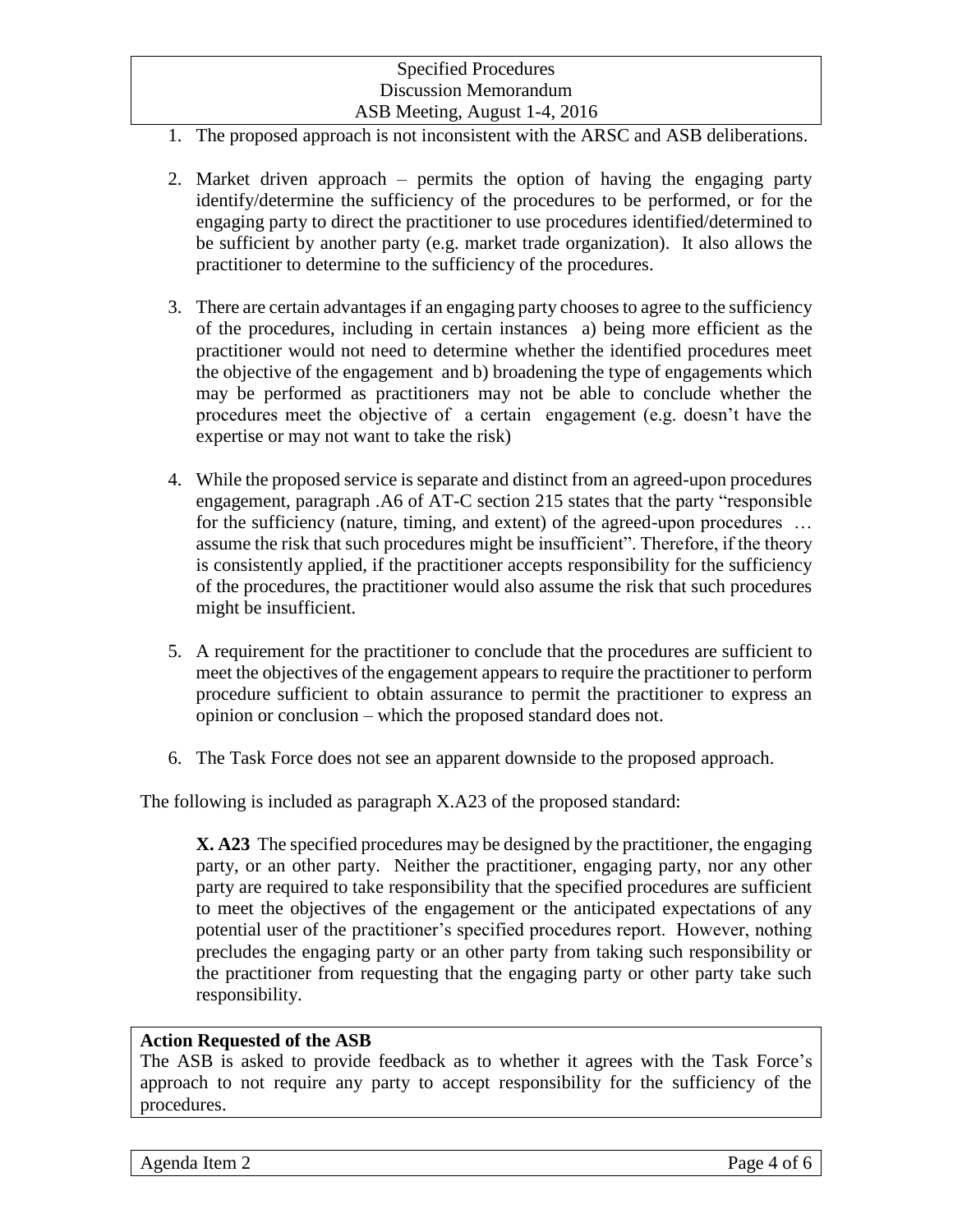#### **Issue #3 – Reporting**

The general reporting requirements are included as paragraphs  $X.25 - X.27$  of the draft proposed standard.

Some key elements of the report include the following:

- The report is required to include an appropriate addressee. Application guidance is included stating that the addressee is most commonly the engaging party as opposed to anticipated users of the report.
- The report is required to include an identification of the party that is responsible for the subject matter of the engagement.
- Unless the practitioner is taking responsibility for the sufficiency of the procedures, the report is required to state that the practitioner makes no representation regarding the sufficiency of the procedures.
- While not required, application guidance is included to state that the practitioner may make clear in the report that an agreed-upon procedures engagement was not performed.
- While not required, application guidance is included to state that the practitioner may consider communicating that a written assertion was not obtained.

Additionally, in order to illustrate how the Task Force envisions the specified procedures report to look, the Task Force has presented two illustrations in an exhibit to the proposed standard. Those examples illustrate:

- An independent accountant's report on applying specified procedures in connection with a lottery drawing
- An independent accountant's report on applying specified procedures in connection with a union election

#### **Action Requested of the ASB**

The ASB is asked to provide feedback with the proposed reporting requirements for a specified procedures engagement as well as the proposed illustrative reports.

#### **Next Steps**

The following represents the Task Force's timetable for future presentations to the ASB and ultimate issuance of the proposed standard: